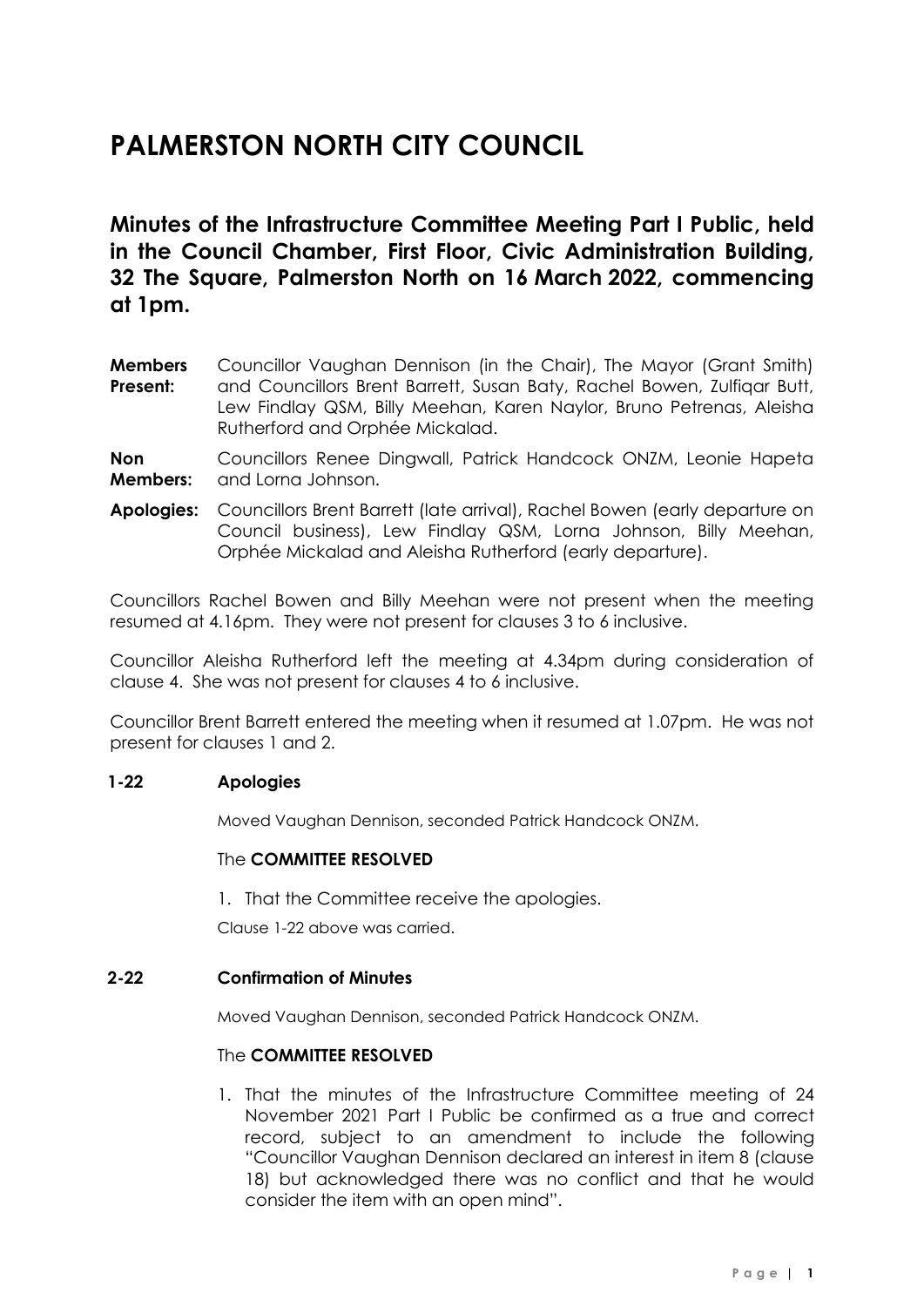

INFRASTRUCTURE COMMITTEE - PART I - 16 MARCH 2022

Clause 2-22 above was carried.

The meeting adjourned at 1.07pm. The meeting resumed at 4.16pm.

Councillor Brent Barrett was present when the meeting resumed.

Councillors Rachel Bowen and Billy Meehan were not present when the meeting resumed.

### **3-22 Update on Infill Lighting Required to Achieve Compliance in P and V Categories**

Report, presented by Sandra King, Acting Group Manager Transport & Development.

Moved Vaughan Dennison, seconded Patrick Handcock ONZM.

#### The **COMMITTEE RESOLVED**

1. That the Committee be provided with the next annual update for Programme 1367 in March 2023.

Clause 3-22 above was carried.

#### **4-22 Road Maintenance Contract Update**

Memorandum, presented by Sandra King, Acting Group Manager Transport & Development.

Councillor Aleisha Rutherford left the meeting at 4:34pm.

Moved Vaughan Dennison, seconded Susan Baty.

#### The **COMMITTEE RESOLVED**

1. That the Committee receive further six-monthly reports on the work programme and performance of the road maintenance contract.

Clause 4-22 above was carried.

#### **5-22 Asset Management Improvement Plan - Six Monthly Update**

Memorandum, presented by Helen Churton, Manager - Asset Management Planning.

Moved Vaughan Dennison, seconded Bruno Petrenas.

#### The **COMMITTEE RESOLVED**

- 1. That the Committee note the progress of the Asset Management Improvement Plan made over the five month period October 2021- February 2022.
- 2. That the Committee note an update of the Asset Management Maturity Assessment is scheduled for 2022 and that will measure the progress of asset management practice since 2019.